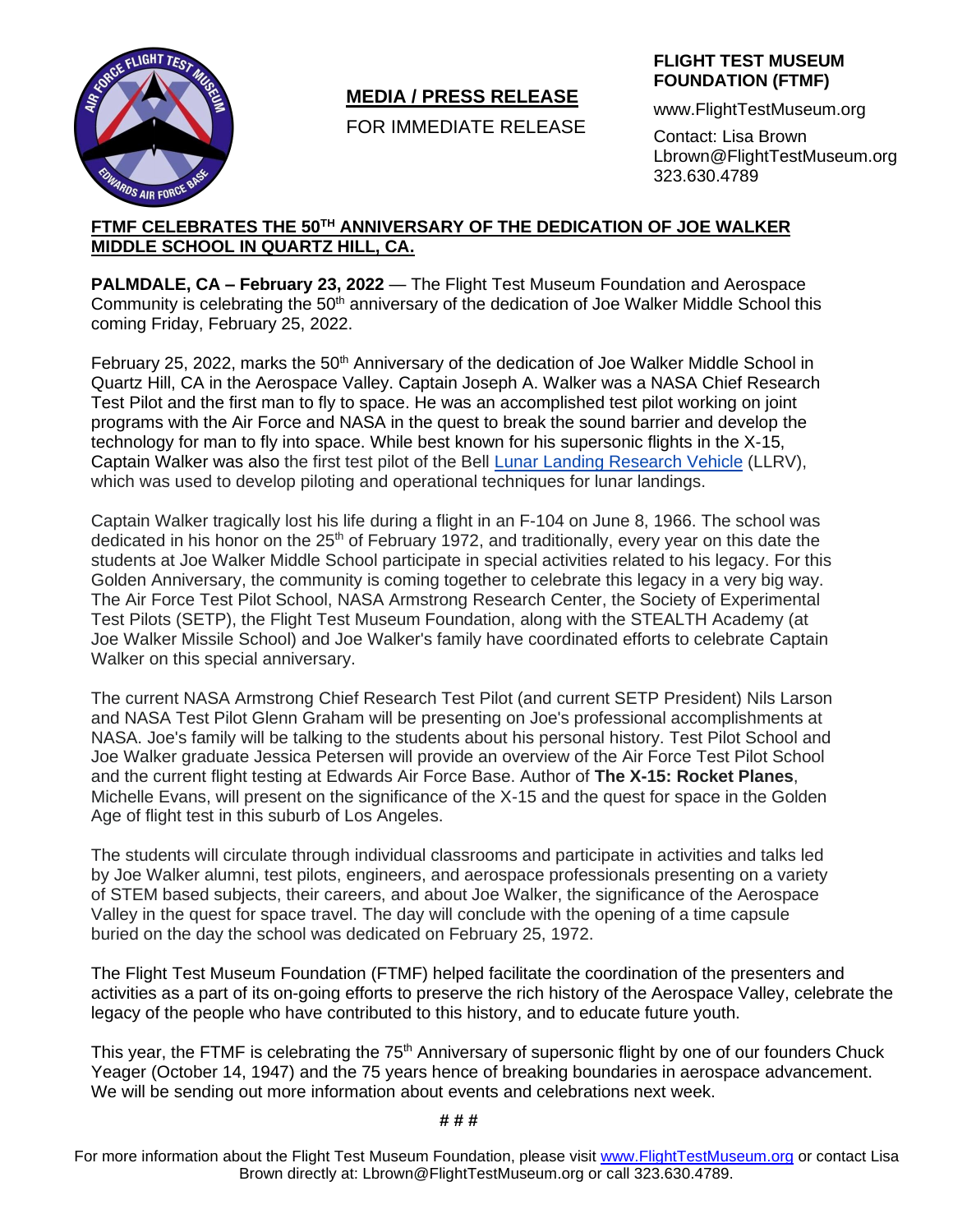### **SUPPORTING PHOTOS**



**PHOTO (right):** Joe Walker Middle School provides a safe and positive environment, which promotes academic success in Science, Technology, Engineering, and Learning Through Humanities. Photo provided by Niteshift36

**PHOTO (left):** Joseph A. Walker is seen here after a flight in front of the X-15 #2 (56-6671) rocket-powered research aircraft. Joseph A. Walker was a Chief Research Pilot at the NASA Dryden Flight Research Center during the mid-1960s.

Photo provided by NASA





**PHOTO:** The first X-15 arrived at the NASA High-Speed Flight Station in the early months of 1959. During its research program, the aircraft set unofficial world speed and altitude records of 4,520 mph (Mach 6.7 on October 3, 1967, with Air Force pilot Pete Knight at the controls) and 354,200 feet (on August 22, 1963, with NASA pilot Joseph Walker in the cockpit). Photo provided by NASA

For more information about the Flight Test Museum Foundation, please visit [www.FlightTestMuseum.org](http://www.flighttestmuseum.org/) or contact Lisa Brown directly at: Lbrown@FlightTestMuseum.org or call 323.630.4789.